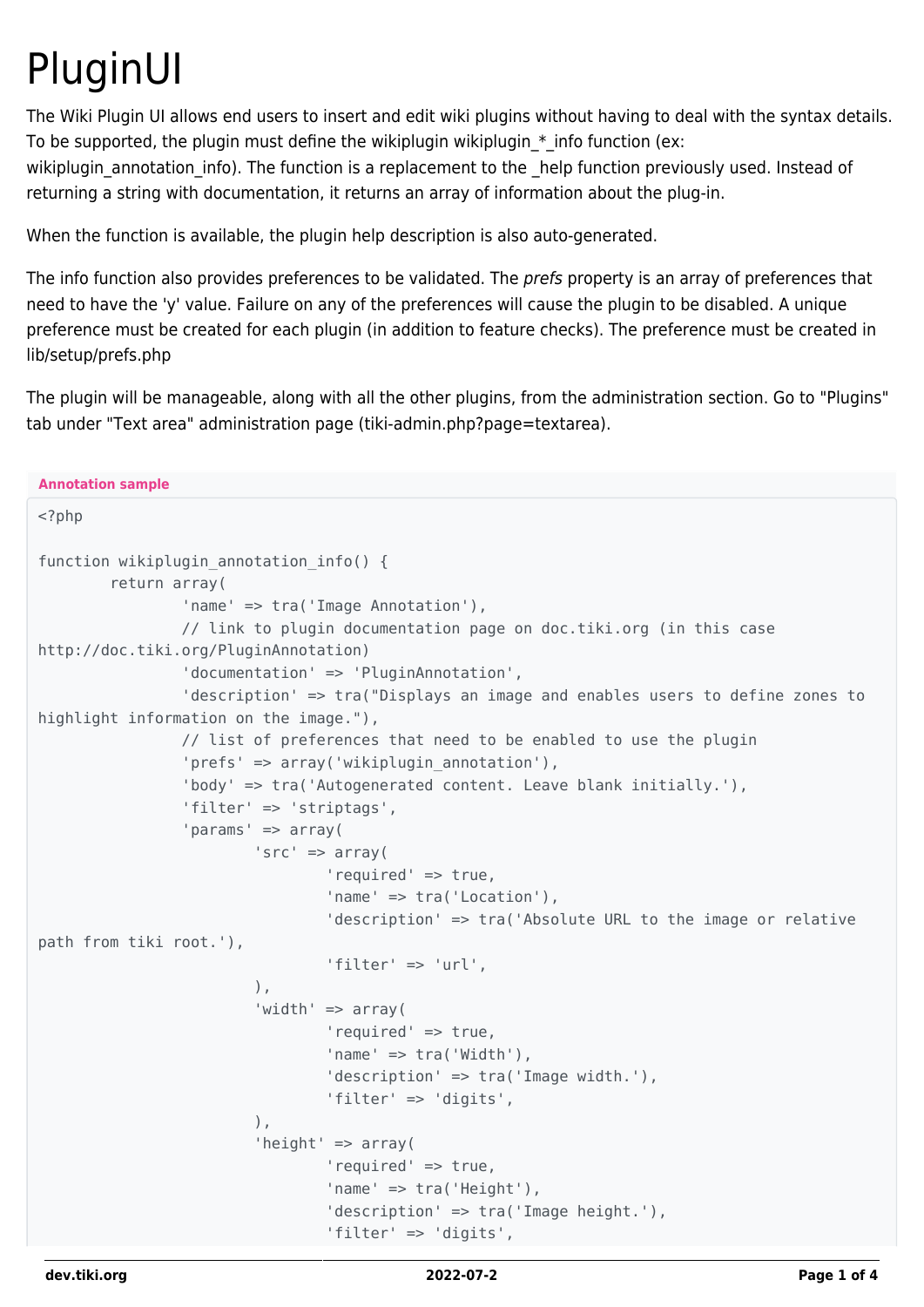```
), \overline{\phantom{a}} 'align' => array(
                               // if true, this plugin field is mandatory
                                'required' => false,
                                // field name
                                'name' => tra('Alignment'),
                                'description' => tra('Image alignment'),
                                'filter' => 'alpha',
                                // if advanced equals true, this field is hidden by default
and only visible inside "Advanced options" section
                                'advanced' => true,
                               // Field is a select box with the following options instead of
a text field
                                'options' => array(
                                      array('text' = > tra('Left'), 'value' =&>'left').array('text' = > tra('Right'), 'value' => 'right'),array('text' = > tra('Center'), 'value' => 'center'),\, ), \,), \overline{\phantom{a}}) );
}
```
## Plugin UI development

While the current plugin UI allows defining easily some plugins, some more advanced plugins could use new features.

For example, the FILE plugin is as of Tiki 5 complicated, having 7 parameters: name, desc, page, showdesc, image, fileId and date. If used for Wiki attachments, only the first 5 are used, while if used for files from the galleries, only the last 2 parameters are used. This plugin would ideally have 2 radio buttons to choose between a file from the galleries and an attachment. If it's from the galleries, only the first 5 parameters should show, name being required, otherwise only the last 2, fileld being required.

Desired features:

- Parameters with radio buttons or checkboxes for boolean fields.
- Dynamic display of parameters depending on the value of other parameters.
- Parameters becoming required or not depending on the value of others parameters.

Below is a proposal of the interface to implement the new functionalities described above. Note that only properties relevant to this discussion were included.

**Annotation sample**

```
function wikiplugin_file_info()
{
         return array(
                 'params' => array(
                          /* This is a select box with two options 'Wiki page attachment' and
```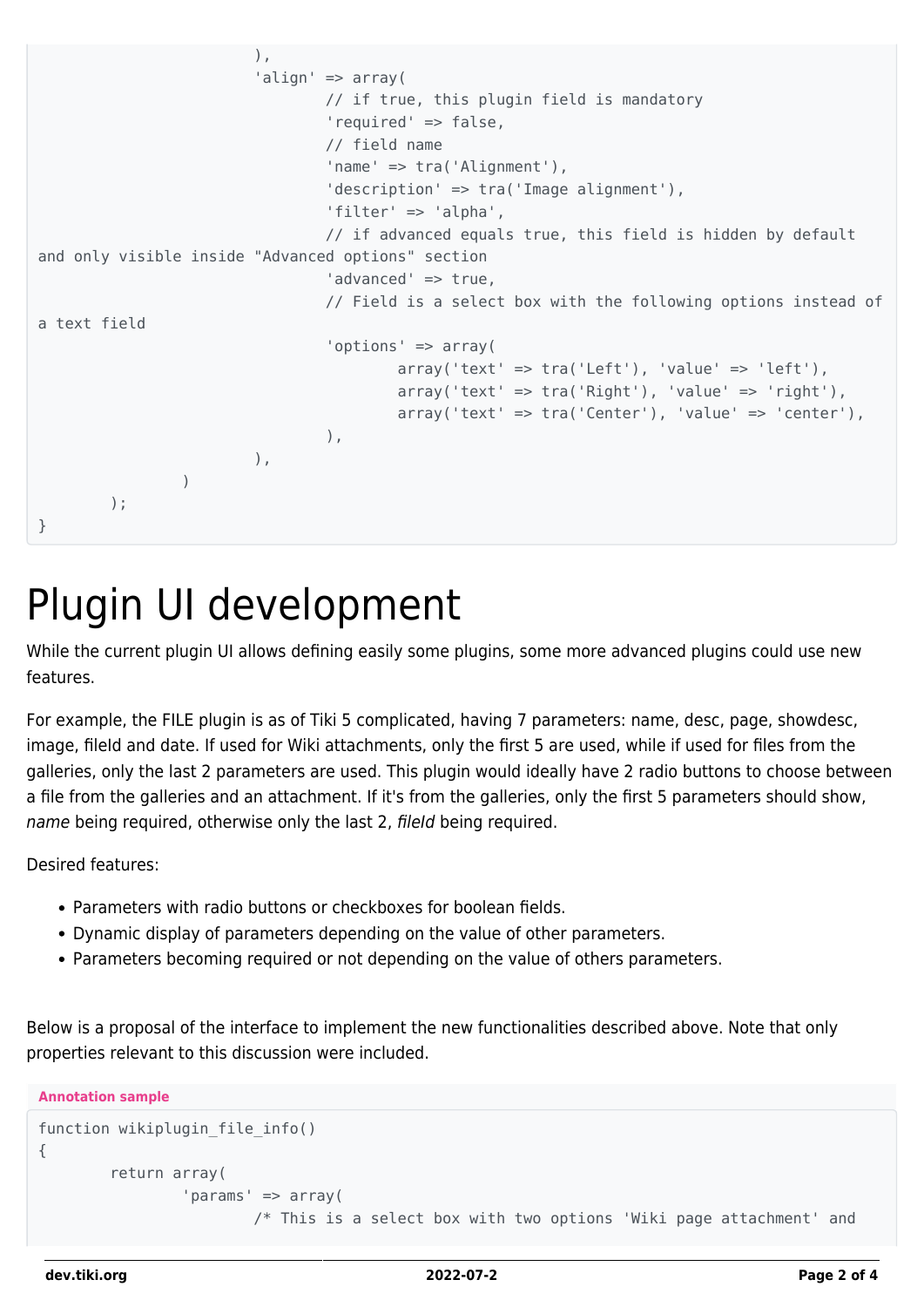```
'File from file gallery'.
                           * Note that other params set values of this one as their parent
meaning that they will only be
                          * displayed if this value is selected (they are hidden by default) */ 'type' => array(
                                  'required' => true,
                                 'name' => tra('Type'),
                                  'options' => array(
                                          array('text' => tra('Wiki page attachment'), 'value'
=> 'attachment'),
                                          array('text' => tra('File from file gallery'), 'value'
=> 'gallery'),
\, ), \,), the same state \int, the same state \int, the same state \int/* Although this field is set as required, since it has a parent it
will only be
                           * considered as required if the value from 'type' field is selected.
                           * Otherwise the field is not even displayed and not considered as
required.
                           * The 'parent' key is an array with two values. The 'name' value is
the
                           * name of the parent parameter and 'value' is the value that must be
selected on
                           * the parent param for this field to be displayed.*/
                          'name' => array(
                                  'required' => true,
                                 'name' \Rightarrow tra('Name'),
                                  'description' => tra('Wiki attachment:') . ' ' . tra("Gives
the name of the attached file to link to"),
                                  'parent' => array('name' => 'type', 'value' => 'attachment'),
), \overline{\phantom{a}} 'page' => array(
                                  'required' => false,
                                  'name' => tra('Page'),
                                 'parent' => array('name' => 'type', 'value' => 'attachment'),
), \overline{\phantom{a}} 'showdesc' => array(
                                  'required' => false,
                                  'name' => tra('Show attachment description'),
                                  'parent' => array('name' => 'type', 'value' => 'attachment'),
                                  // New field type bool that automatically generates a checkbox
                                  'type' => 'bool',
), the same state \int, the same state \int, the same state \int 'fileId' => array(
                                  'required' => true,
                                  'name' => tra('File identifier'),
                                  'filter' => 'digits',
                                 'parent' => array('name' = 'type', 'value' =&>'{gallery'},\,), \,) );
}
```